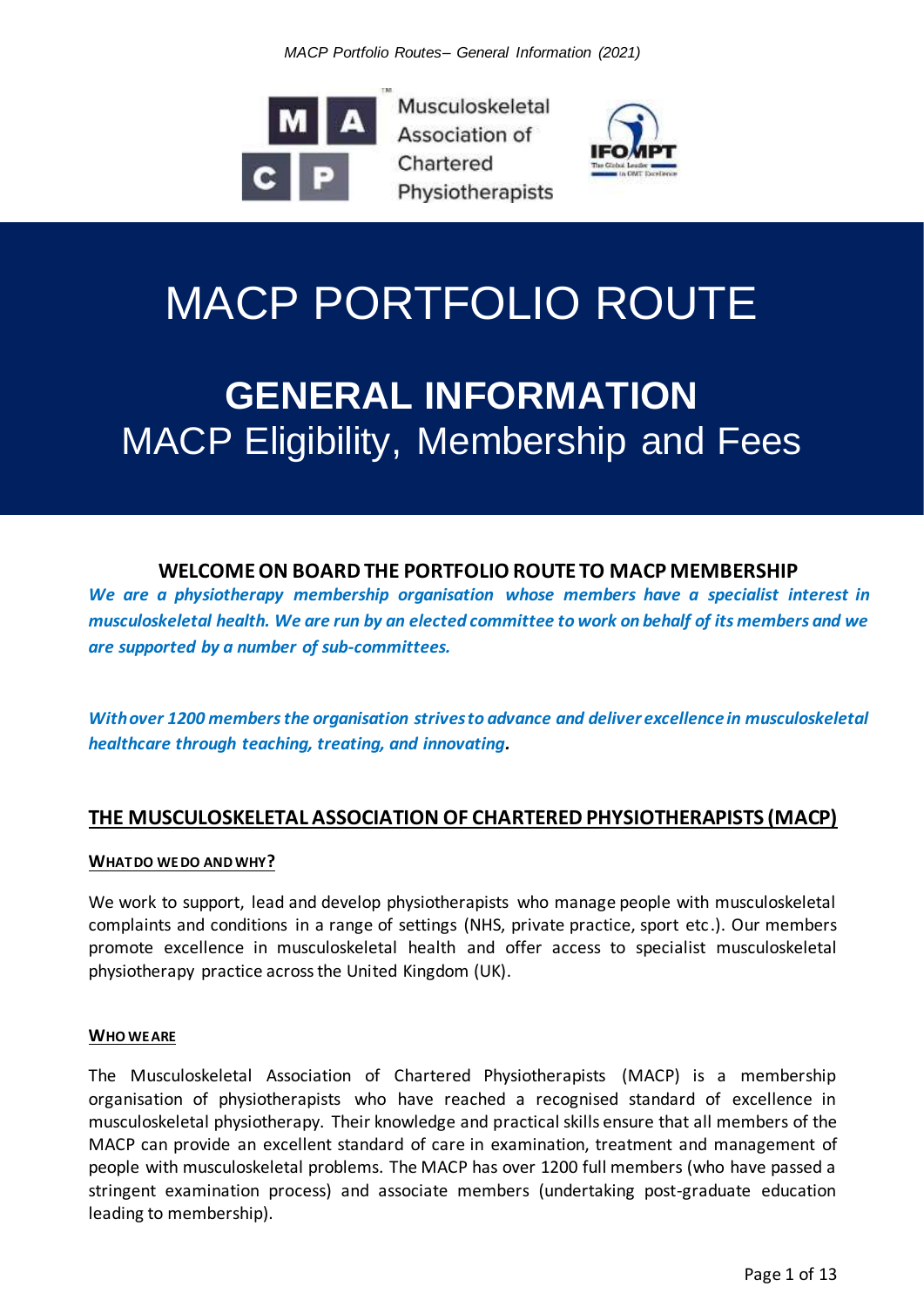The MACP is the UK's national Member Organisation (MO) of the **International Federation of Orthopaedic Manipulative Physical Therapists (IFOMPT)\*,** the organisation that sets the educational standards of practice in the specialist field of **musculoskeletal physiotherapy**.

*\*Note: The use of the term 'manipulative' refers to internationally agreed term to convey advanced or specialist level of practice i n musculoskeletal physiotherapy*

Further details of IFOMPT can be found at [http://www.ifompt.org.](http://www.ifompt.org/) IFOMPT is a subgroup of the World Physiotherapy (previously known as Confederation of Physical Therapists (WCPT)). All routes to full membership of the MACP, including the Portfolio Route, must comply with the requirements set out by IFOMPT within the Educational Standards Document (2016). This public document can be viewed in full at the following IFOMPT website address:

<https://www.ifompt.org/site/ifompt/IFOMPT%20Standards%20Document%20definitive%202016.pdf>

In 2004, IFOMPT initiated formal international monitoring of educational programmes approved by member organisations (the MACP for the UK), to ensure these programmes satisfy IFOMPT educational standards. This facilitates the implementation of an international standard of professional growth to develop physiotherapists who are able to deliver a high standard of patient care in the area of musculoskeletal healthcare. The MACP was monitored and approved by IFOMPT in 2008 and most recently in 2020.

#### **Standards of education for advanced musculoskeletal physiotherapy**

The MACP operationalise internationally agreed standards of education in musculoskeletal physiotherapy (IFOMPT). We contribute to and support the development of these international standards via our IFOMPT Member Organisation representative, ensuring currency. We also offer guidance to those institutions, such as Universities, wishing to develop or re-validate an approved route to membership.

In order to gain full membership of the MACP through the **Portfolio Route**, applicants are required provide documentary evidence to demonstrate that they fulfil the educational standards at the required academic level (equivalent to post-registration Masters level). **This evidence will be collated by the applicant and presented for evaluation by approved assessors in the format of a portfolio**.

The information included here is to assist applicants to develop a portfolio that provides the appropriate evidence required by the MACP. It is based on the **Background to Portfolios provided by the Chartered Society of Physiotherapy CSP:** 

<http://www.csp.org.uk/professional-union/careers-development/cpd/keeping-portfolio>

#### **PORTFOLIO ROUTE**

The Portfolio Route to membership of the MACP offers an opportunity for musculoskeletal physiotherapists to collate and map their work and educational experience against the IFOMPT educational standards. In recognition of different levels of attainment, there are two potential pathways: the Standard Pathway and the Accelerated Pathway (Figure 1).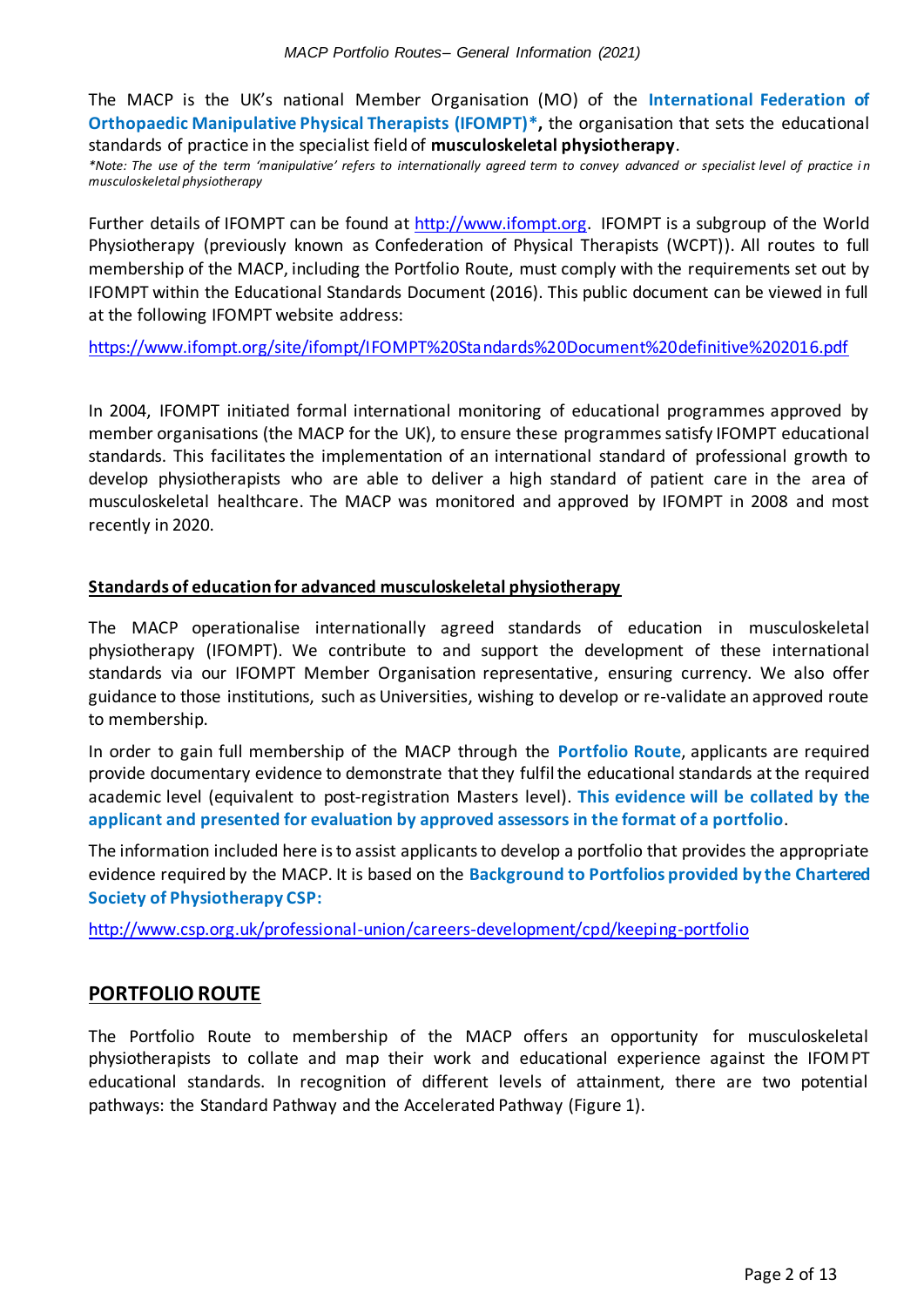

#### **Figure 1: Portfolio Route: Standard and Accelerated Pathways**

Progressing from Master's level, we recognise that musculoskeletal physiotherapists may also have completed post-registration higher degrees (e.g. PhD/Doctorate or can demonstrate equivalence) are working in Consultant level (or equivalent) roles and are able to demonstrate Level 8 (PhD equivalence) across the 4 pillars of Advanced Practice (Research; Leadership and management; Clinical and Education).

These physiotherapists, by virtue of their level of professional practice, should be able to demonstrate fulfilment of the core constructs of Masters level musculoskeletal physiotherapy. The Accelerated Pathway to full membership is offered to enable such individuals to apply for membership of the MACP through the submission of a more streamlined portfolio and completion of a viva examination, through which the achievement of IFOMPT standards can be demonstrated.

#### **HOW DO IT KNOW IF IAM ELIGIBLE FOR THE PORTFOLIO ROUTE?**

To be eligible to apply for the Portfolio Route, there are key criteria that need to be fulfilled. Figure 2 provides an outline of some of the key criteria so that you can begin to judge if the Portfolio Route would be suitable for you. These criteria are outlined in greater detail in the following sections of this document.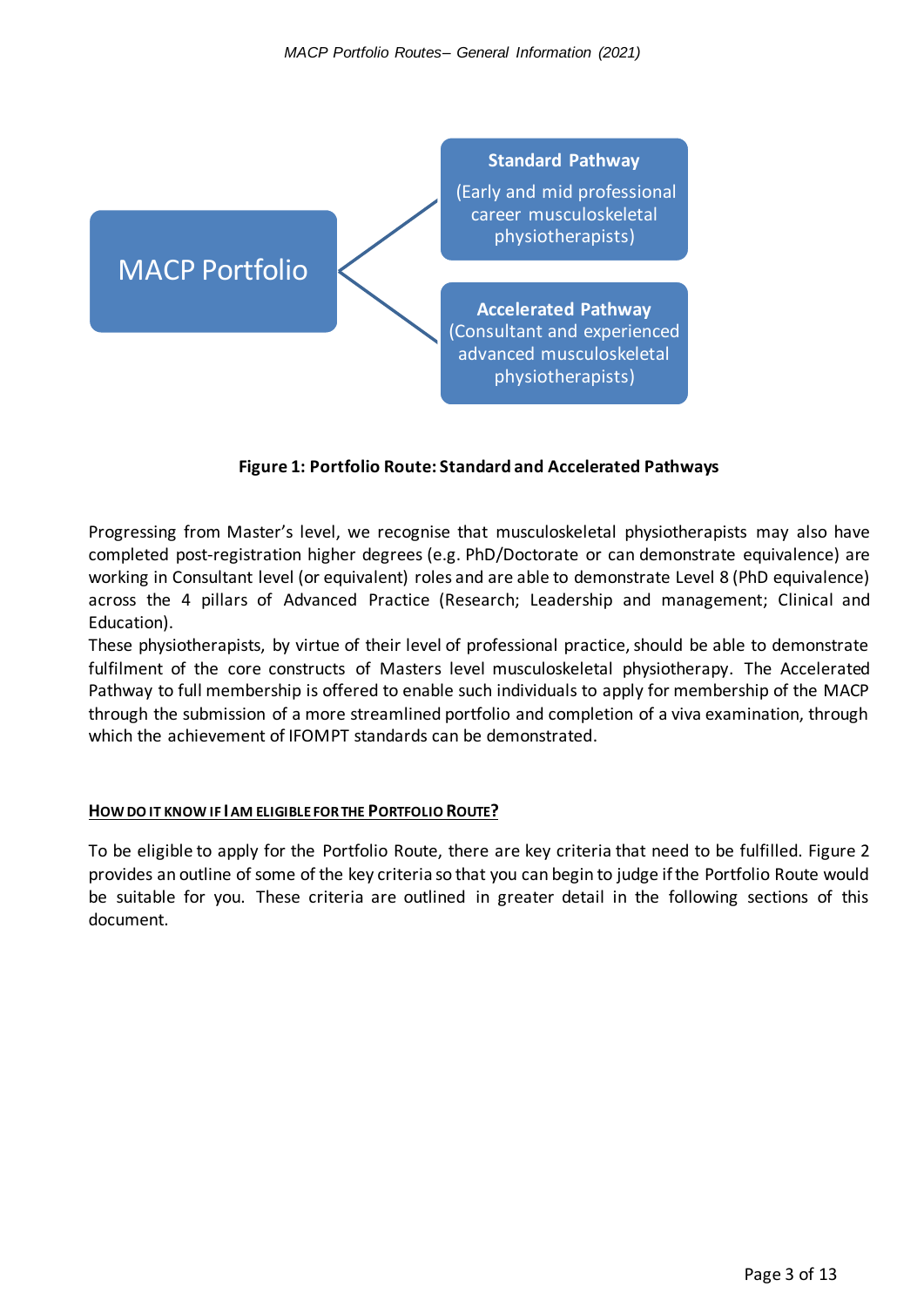

**Figure 2: Overview of criteria required for the standard and accelerated pathways of the Portfolio Route** *(MSK=Musculoskeletal)*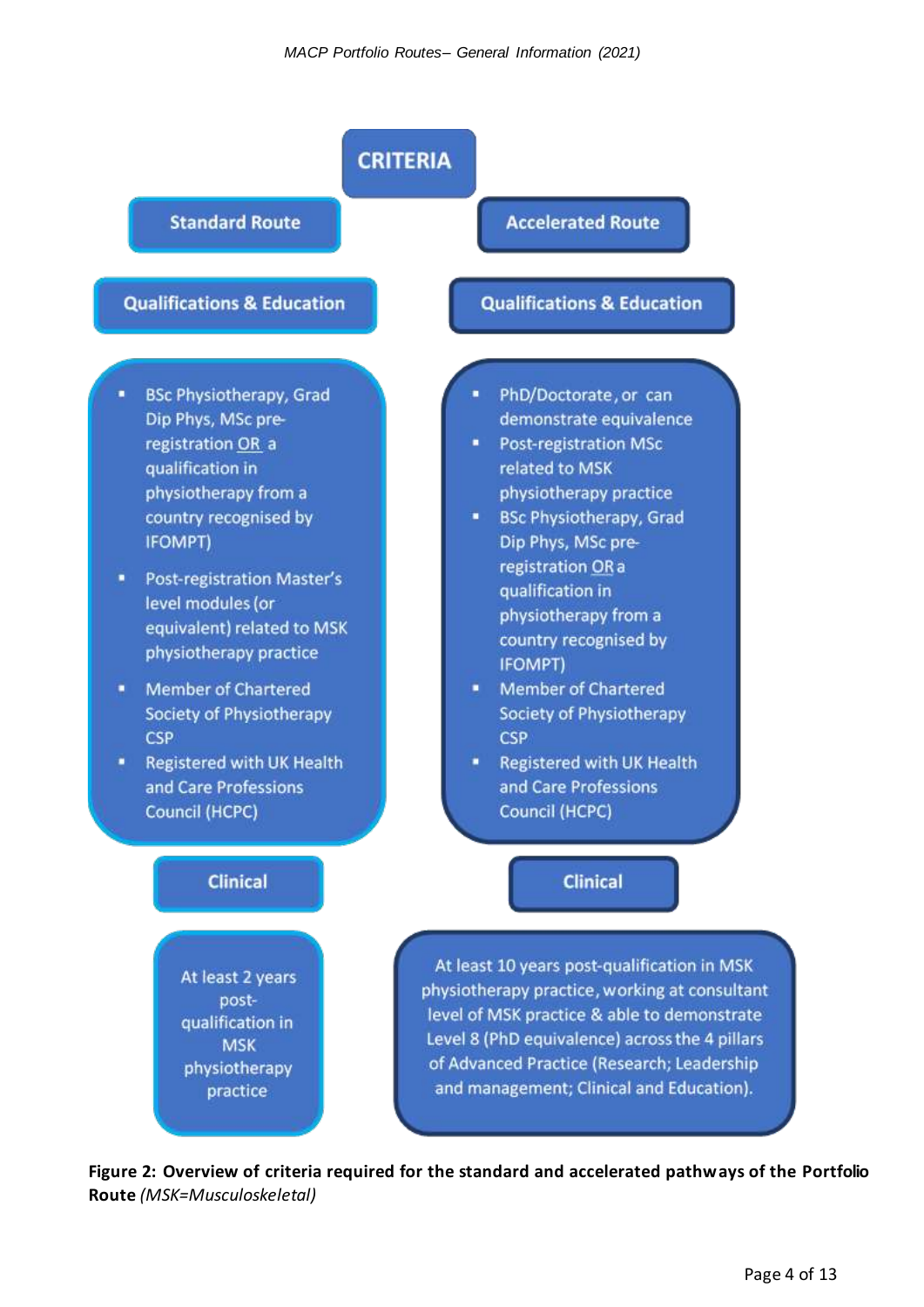The requirements for full membership of the MACP can be summarised into three broad categories and **ALL MUST** be evidenced in full within your portfolio submission:

- 1. Qualifications and Professional Membership
- 2. Clinical Experience with Musculoskeletal Physiotherapy
- 3. Musculoskeletal Education

Your portfolio submission should contain a critical narrative (3,500 to 5,000 words) and documented, authenticated supporting evidence. The following sections provide an outline of requirements for each category and suggestions for evidence that can be included in your portfolio. The evidence you submit will need to be authenticated prior to inclusion in your portfolio (as outlined in the document 'Part 2: MACP PORTFOLIO ROUTE; PORTFOLIO GUIDANCE HANDBOOK). An Advanced Practice Musculoskeletal Practitioner or MACP mentor can be a co-signatory to authenticate your documents. Please see Part 2 ("MACP PORTFOLIO ROUTE **PORTFOLIO GUIDANCE HANDBOOK"**) for further information on these processes.

#### **QUALIFICATIONS AND PROFESSIONAL MEMBERSHIP**

Table 1 describes the qualification and professional membership requirements that need to be fulfilled when undertaking the Portfolio Route, alongside examples of how these criteria can be evidenced.

| <b>QUALIFICATIONS AND MEMBERSHIP</b><br>1.                                    | <b>EVIDENCE IN PORTFOLIO</b>                                       |
|-------------------------------------------------------------------------------|--------------------------------------------------------------------|
| You have a qualification in physiotherapy (BSc Physiotherapy, Grad Dip Phys,  | <b>Proof of Qualifications:</b> Certification (BSc Physiotherapy,  |
| MSc pre-registration)                                                         | Grad Dip Phys, MSc pre-registration Physiotherapy)                 |
| OR You have a qualification in physiotherapy from a country recognised by     |                                                                    |
| IFOMPT. Further details and information can be found at:                      | <b>OR</b> Certified proof of a qualification in physiotherapy from |
| http://www.ifompt.org/MEMBERSHIP+ORGANISATIONS+AND+RIGs/Member+               | a country recognised by IFOMPT                                     |
| Organisations.html                                                            |                                                                    |
| You are a current member of the Chartered Society of Physiotherapy (CSP) -    | <b>Evidence</b> of current membership of the Chartered Society     |
| this is necessary to for membership of the MACP and for UK mentored clinical  | of Physiotherapy (CSP)                                             |
| practice to be undertaken. Further details and information can be found at    |                                                                    |
| http://www.csp.org.uk/                                                        |                                                                    |
| You currently have UK Health and Care Professions Council (HCPC)              | Evidence of current membership of Heath and Care                   |
| <b>Registration</b> – this is necessary for membership of the MACP and for UK | Professions Council (HCPC)                                         |
| mentored clinical practice to be undertaken. Further details and information  |                                                                    |
| can be found at http://www.hpc-uk.org/                                        |                                                                    |
|                                                                               |                                                                    |

#### **Table 1. Qualifications and membership**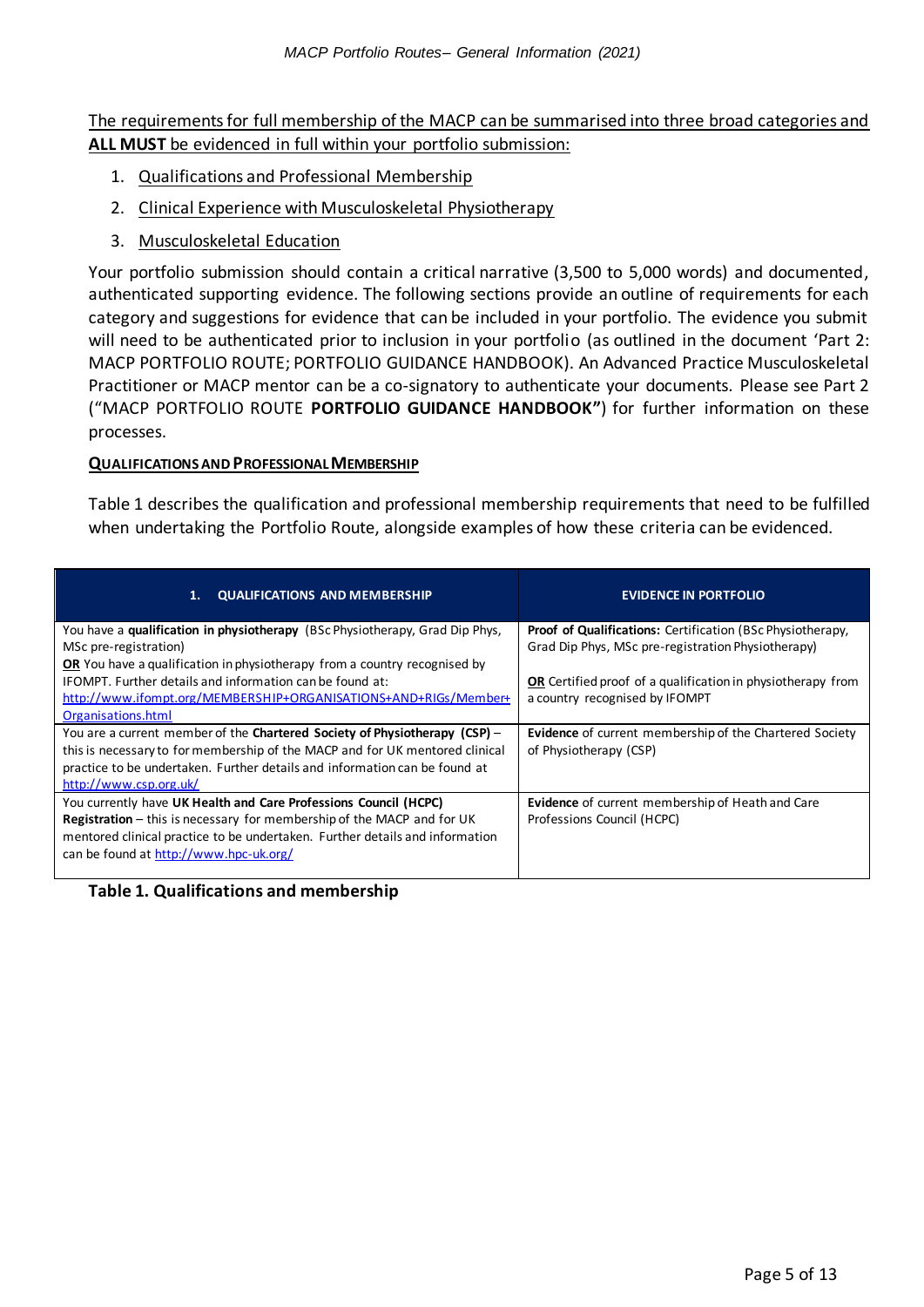#### **CLINICAL EXPERIENCE WITHIN MUSCULOSKELETAL PHYSIOTHERAPY**

Your level of clinical experience is a key feature in determining your suitability for the Portfolio Route. Table 2 describes the expectations for the standard and accelerated pathways alongside examples of how these criteria can be evidenced.

| 2.<br><b>CLINICAL EXPERIENCE</b>                                                                                                                                                                                                                                                                                                                                                                                                                                                                 | <b>EVIDENCE IN PORTFOLIO</b>                                                                                                                                                           |
|--------------------------------------------------------------------------------------------------------------------------------------------------------------------------------------------------------------------------------------------------------------------------------------------------------------------------------------------------------------------------------------------------------------------------------------------------------------------------------------------------|----------------------------------------------------------------------------------------------------------------------------------------------------------------------------------------|
| <b>Standard Pathway</b><br>The applicant must have at least 2 years post-qualification clinical experience<br>in musculoskeletal physiotherapy (evidenced in the Curriculum Vitae). Time<br>spent during pre-registration clinical placement or professional internships do<br>not count.                                                                                                                                                                                                        | Curriculum vitae - this should be completed following the<br>standard format for curriculum vitae (See Appendix $1a -$<br>PART 2; MACP PORTFOLIO ROUTE PORTFOLIO GUIDANCE<br>HANDBOOK) |
| <b>Accelerated Pathway</b><br>The applicant must fulfil one or more of the following criteria (evidenced in<br>the Curriculum Vitae).<br>Working at consultant level of MSK practice (NHS or equivalent<br>$\bullet$<br>setting e.g. private practice, sport, military) in musculoskeletal<br>physiotherapy<br>Applicants will normally be expected to have a minimum of 10<br>$\bullet$<br>years of post-qualification experience and are able to evidence this<br>clearly within the portfolio | Curriculum vitae - this should be completed following the<br>standard format for curriculum vitae (See Appendix 1b -<br>PART 2; MACP PORTFOLIO ROUTE PORTFOLIO GUIDANCE<br>HANDBOOK)   |

#### **Table 2. Clinical Experience**

#### **MUSCULOSKELETAL EDUCATION**

Applicants will be expected to evidence formal post-registration educational training, usually in the form of Master's level university modules, that encompass theoretical learning (a minimum of 200 hours), practical skills (a minimum of 150 hours and mentored clinical practice (minimum 150 hours), as described in Figure 3.



**Figure 3A The minimum required hours of directed learning for Musculoskeletal Physiotherapy programmes (IFOMPT 2016 Standards Document), as required for Standard Pathway; 3B Requirements for Accelerated Pathway**

If you are commencing the Standard Portfolio Pathway and have not undertaken a period of mentored clinical practice and the accompanying examinations, we can assist in helping you to fulfil this criterion (see 'mentored clinical practice' section below).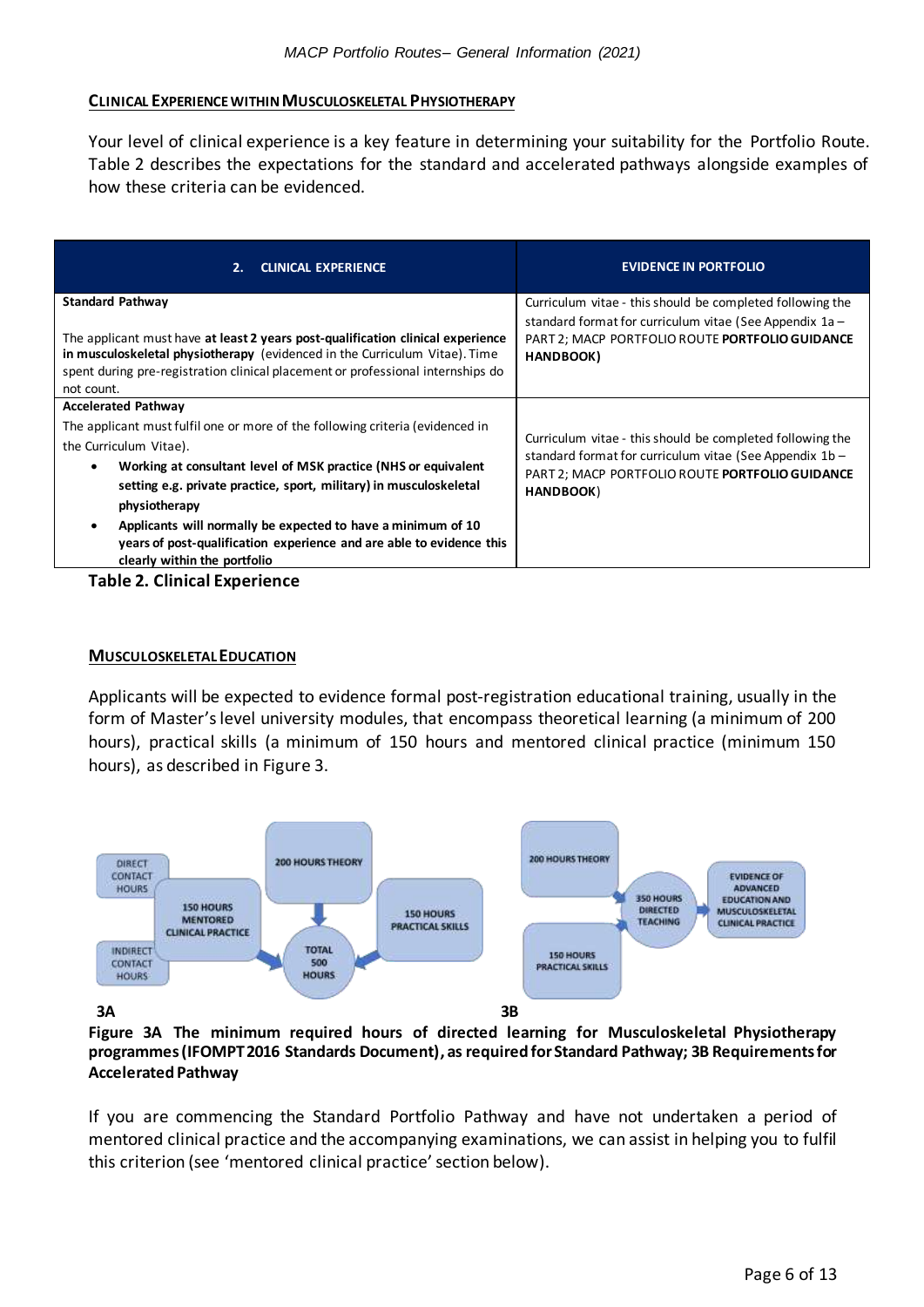Table 3 describes the expectations for musculoskeletal education for both pathways alongside examples of how this may be evidenced and the means of evaluation

| 3.<br><b>MUSCULOSKELETAL EDUCATION</b>                                                                                                                                                                                                                                                                                                                                                                                                                                                                                                                                                                                                                                                                                                                                                                                                                                                                                                                                                                                                                                                                                                                                                                                  | <b>EVIDENCE IN PORTFOLIO</b>                                                                                                                                                                                                                                                                                                                                                                                                                                                                                                                                                                                                                                                                                                                                                                                                                                                                                                                              | <b>MEANS OF EVALUATION</b>                                                                                                                                                                                                                                                                                                                                                                                                                                                                                                                                                                                                                                                                                          |
|-------------------------------------------------------------------------------------------------------------------------------------------------------------------------------------------------------------------------------------------------------------------------------------------------------------------------------------------------------------------------------------------------------------------------------------------------------------------------------------------------------------------------------------------------------------------------------------------------------------------------------------------------------------------------------------------------------------------------------------------------------------------------------------------------------------------------------------------------------------------------------------------------------------------------------------------------------------------------------------------------------------------------------------------------------------------------------------------------------------------------------------------------------------------------------------------------------------------------|-----------------------------------------------------------------------------------------------------------------------------------------------------------------------------------------------------------------------------------------------------------------------------------------------------------------------------------------------------------------------------------------------------------------------------------------------------------------------------------------------------------------------------------------------------------------------------------------------------------------------------------------------------------------------------------------------------------------------------------------------------------------------------------------------------------------------------------------------------------------------------------------------------------------------------------------------------------|---------------------------------------------------------------------------------------------------------------------------------------------------------------------------------------------------------------------------------------------------------------------------------------------------------------------------------------------------------------------------------------------------------------------------------------------------------------------------------------------------------------------------------------------------------------------------------------------------------------------------------------------------------------------------------------------------------------------|
| <b>Standard Pathway</b><br>The applicant must have completed the following (post-<br>registration) in line with IFOMPT (2016) Standards Document.<br>Please refer to this for details:<br>http://www.ifompt.org/STANDARD+COMPLIANCE++TRAINING/<br>Standards+Document.html<br>This can be evidenced by providing transcripts of units/modules<br>studied, evidence of assessments undertaken such as written<br>assignments, practical examinations and presentations as part<br>of an approved route to full MACP membership:<br>200 hours of theory covering clinical sciences,<br>i.<br>medical sciences, behavioural sciences and research<br>related to musculoskeletal physiotherapy<br>ii.<br>150 hours on theory and practice of musculoskeletal<br>physiotherapy<br>Successfully completed a practical skills examination<br>iii.<br>in musculoskeletal physiotherapy<br>150 hours of mentored clinical practice in<br>iv.<br>musculoskeletal physiotherapy with a mentor(s) who<br>is a member of IFOMPT<br>Successfully completed a clinical examination of a<br>v.<br>new and returning patient with musculoskeletal<br>dysfunction (Refer to section on Mentored Clinical<br>Practice for more information) | Certificates of completed post<br>$\bullet$<br>qualification courses studies at<br>level 7 (please include third party<br>evidence where appropriate e.g.<br>letter from Course Leader or<br>Member Organisation (MO)<br>Administrator (certificates may<br>be certified by Portfolio Route<br>Leaders should individuals not<br>wish to submit original<br>documents)<br>Details of course content, (e.g.<br>$\bullet$<br>course handbook summaries,<br>module learning outcomes,<br>hours of learning, academic<br>level, evidence of assessments<br>undertaken e.g. assignments,<br>practical examinations,<br>presentations).<br>Transcripts including details<br>$\bullet$<br>(name, credit value etc) of<br>modules/units of assessment and<br>marks achieved together with<br>module descriptors with stated<br>learning outcomes. All marks<br>must have been ratified by the<br>relevant exam boards within the<br>Higher Education Institution. | Submission and evaluation of Portfolio<br>of evidence by MACP University<br>partners against IFOMPT standards<br>and M level criteria. Please see Part 2<br>("MACP PORTFOLIO ROUTE<br>PORTFOLIO GUIDANCE HANDBOOK")<br>for further details<br>Resubmission is permitted, although<br>this will normally be limited to one<br>resubmission.<br>The outcome of the portfolio will be a<br>pass/fail (IFOMT learning outcomes<br>have or have not been successfully<br>achieved).                                                                                                                                                                                                                                      |
| <b>Accelerated Pathway</b><br>The applicant must demonstrate fulfilment of the 10<br>Dimensions from the IFOMPT (2016) Standards Document. with<br>explicit fulfilment of the core capabilities for advanced clinical<br>practice across the four pillars of advanced clinical practice<br>(Health Education England 2020). For more details see<br>http://www.ifompt.org/STANDARD+COMPLIANCE++TRAINING/<br>Standards+Document.html<br>https://www.lasepharmacy.hee.nhs.uk/dyn/ assets/ folder4/a<br>dvanced-practice/multi-<br>professionalframeworkforadvancedclinicalpracticeinengland.pd<br>f<br>Viva<br>The viva will be an opportunity for assessors to ask questions<br>related to your portfolio for the purpose of clarification and to<br>gain insight into the depth and currency of your underpinning<br>knowledge. Marking criteria for the points of discussion will be<br>as per QAA guidelines (M-level).<br>If your portfolio submission is adequate, the appointed<br>assessors will agree a set of questions that have emerged from                                                                                                                                                                  | This can be evidenced by providing<br>transcripts your post-registration MSc<br>and any other units or modules<br>undertaken at Masters level or<br>above; reflective pieces; patient case<br>studies, audit or publications,<br>teaching experience (minimum MSc<br>PG level and within MSK<br>physiotherapy) etc to evidence<br>fulfilment of the 10 Dimensions from<br>the IFOMPT Educational Standards<br>document.<br>Evidence sources could be used to<br>illustrate fulfilment across multiple<br>dimensions. Case studies, service<br>developments, education provision,<br>research dissemination are further<br>usable examples of practice that can<br>be used.                                                                                                                                                                                                                                                                                | Your submitted portfolio will be<br>$\bullet$<br>reviewed by two assessors<br>appointed by the CEA.<br>If assessors have significant<br>$\bullet$<br>concerns regarding the<br>submitted portfolio, this will be<br>addressed on a case by case<br>basis.<br>Viva examinations will take<br>$\bullet$<br>place within 4 weeks of review<br>completion.<br>The viva will last no more than 1<br>$\bullet$<br>hour and will allow the 2<br>nominated MACP assessors to<br>examine aspects of the Portfolio<br>to ensure fulfilment of academic<br>level and learning outcomes.<br>Further evidence may be<br>$\bullet$<br>requested where gaps have<br>been determined during the<br>viva. The portfolio will then be |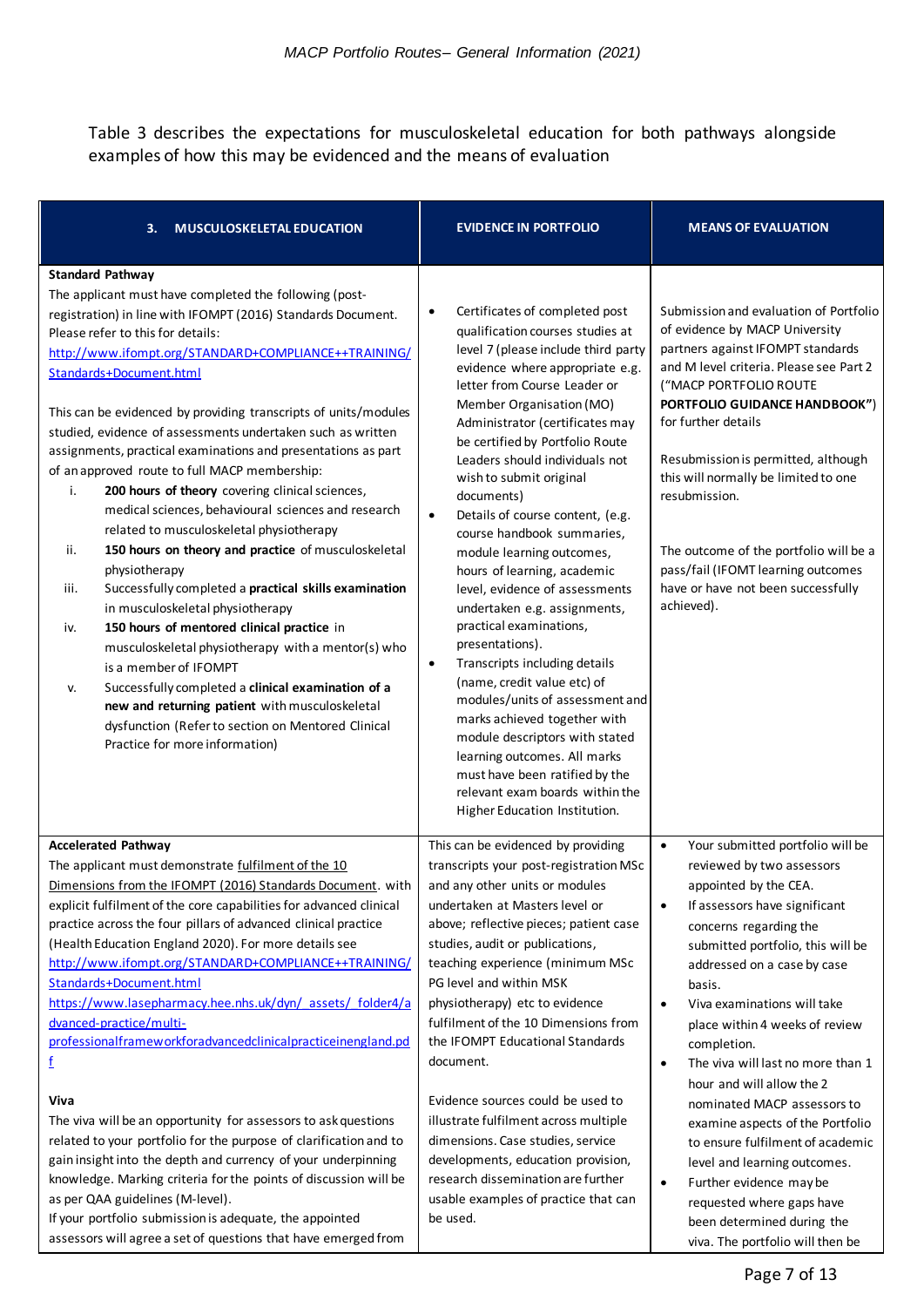| their review. Particular attention will be given to evidence of<br>advanced musculoskeletal clinical practice as this has not been<br>formally observed in the form of an examined clinical<br>placement. | Explicit links to patient care are<br>required throughout your evidence<br>You are requested to identify within<br>your Portfolio fulfilment of the<br>minimum required post-registration<br>education in musculoskeletal<br>physiotherapy<br>200 hours of theory (clinical<br>sciences, medical sciences,<br>behavioural sciences and<br>research)<br>150 hours on theory and<br>$\bullet$<br>practice<br>Evidence of advanced clinical<br>$\bullet$<br>reasoning skills (including<br>practical skills) in<br>musculoskeletal physiotherapy<br>Details of mentored clinical<br>$\bullet$ | re-submitted for final review<br>The outcome of the portfolio<br>$\bullet$<br>and viva will be a Pass/Fail<br>(Fulfilment of all the dimensions<br>of practice has/has not been<br>achieved).<br>If adequate evidence of fulfilling<br>٠<br>the IFOMT dimensions is not<br>achieved at this juncture, this<br>will be reviewed on a case by<br>case basis.<br>Please see Part 2 ("MACP<br>PORTFOLIO ROUTE PORTFOLIO<br><b>GUIDANCE HANDBOOK")</b> for further<br>details |
|-----------------------------------------------------------------------------------------------------------------------------------------------------------------------------------------------------------|--------------------------------------------------------------------------------------------------------------------------------------------------------------------------------------------------------------------------------------------------------------------------------------------------------------------------------------------------------------------------------------------------------------------------------------------------------------------------------------------------------------------------------------------------------------------------------------------|--------------------------------------------------------------------------------------------------------------------------------------------------------------------------------------------------------------------------------------------------------------------------------------------------------------------------------------------------------------------------------------------------------------------------------------------------------------------------|
|                                                                                                                                                                                                           | practice in musculoskeletal<br>physiotherapy                                                                                                                                                                                                                                                                                                                                                                                                                                                                                                                                               |                                                                                                                                                                                                                                                                                                                                                                                                                                                                          |

**Table 3. Musculoskeletal Education**

#### **CONTINUING PROFESSIONAL DEVELOPMENT AND THE PORTFOLIO ROUTE**

Continuing Professional Development (CPD) is an ongoing process enabling the development of clinical expertise; it encompasses all learning and development that has been undertaken. Development of a portfolio is in line with the requirements for maintained registration with the Health and Care Professions Council (HCPC) in the UK. Keeping a record of learning and practice in a portfolio is therefore central to providing evidence of on-going professional development and can be used to support your MACP Portfolio Route submission.

Early and mid-career musculoskeletal physiotherapists may wish to use the IFOMPT Educational Standards as a professional development framework to inform and support career development. The process of mapping against the IFOMT level 7 (Masters) standards can also be used to support the development of evidence for those working toward First Contact Practitioner and Advanced Practitioner qualifications. MACP membership is recognised as achievement of Stage 1 in the First Contact Practitioner educational framework.

#### **WHAT MAKES UP A PORTFOLIO OF EVIDENCE**

Evidence for the portfolio can be drawn from a variety of sources and should **be mapped by the applicant against the MACP criteria to assist the evaluation of the application together with the IFOMPT 10 dimensions and associated learning outcomes**. Further details of how to complete this can be found in the supporting document: **Part 2:** "MACP PORTFOLIO ROUTE **PORTFOLIO GUIDANCE HANDBOOK".**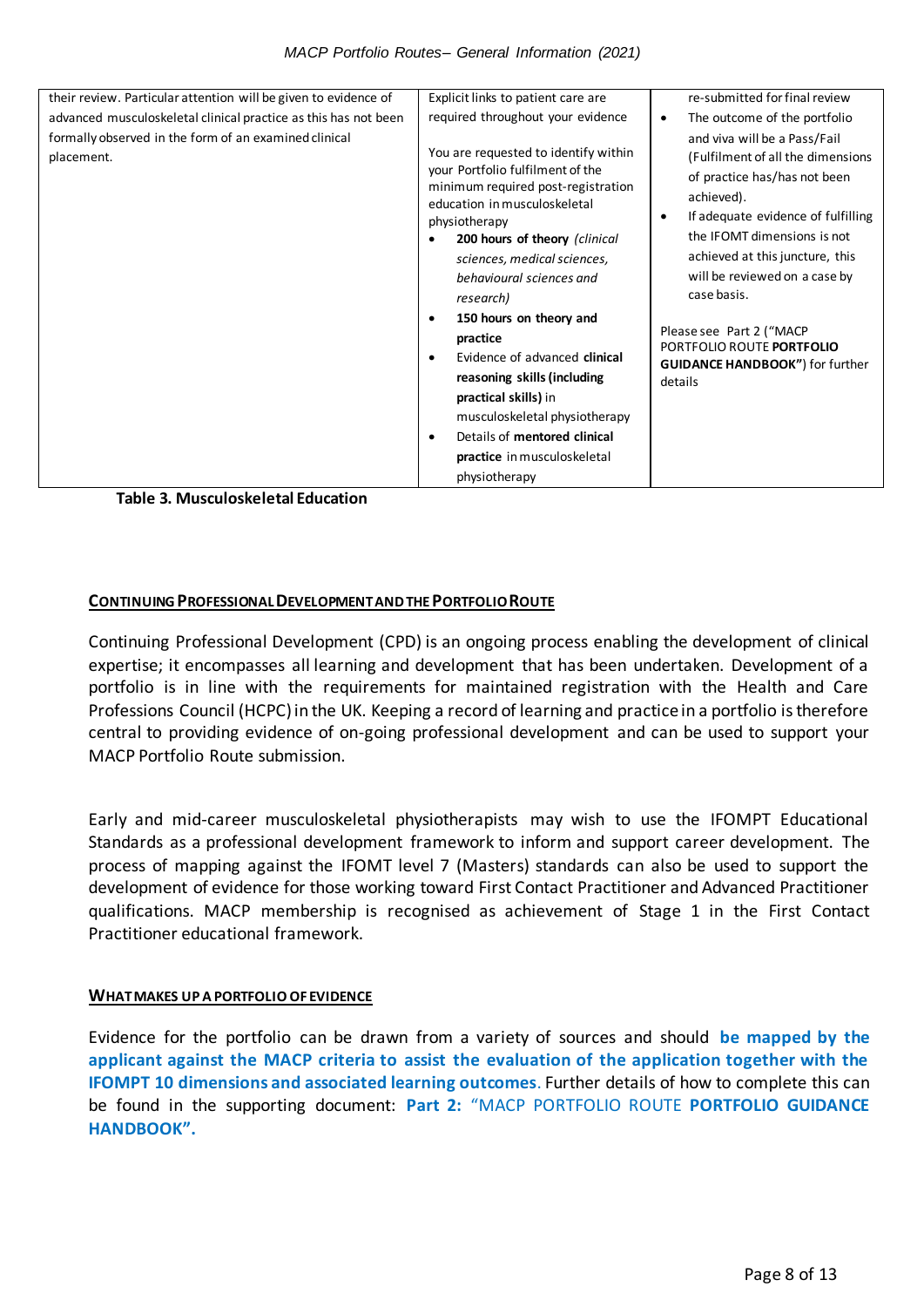#### **FEES ASSOCIATEDWITH THE PORTFOLIO ROUTE**

**Please note: All fees mentioned in this section are subject to change. The most up to date information can be found on the MACP website [\(https://www.macpweb.org/Routes-to-Full-](https://www.macpweb.org/Routes-to-Full-Membership)[Membership\)](https://www.macpweb.org/Routes-to-Full-Membership). These costs are at the discretion of the MACP Executive committee and Route Leads.**

In order to undertake the portfolio route, all applicants are required to become associate members of the MACP (£60). This application can be made via the website [\(https://www.macpweb.org/Associate-Membership\).](https://www.macpweb.org/Associate-Membership) Annual membership runs from  $1<sup>st</sup>$  October – 30<sup>th</sup> September and will need to be renewed during your application process if required.

#### **The benefits of associate membership**

#### **There are a wide range of benefits to being an Associate member including:**

- *Access to a range of educational and research bursaries*
- *Additional criminal prosecution cover - Graybrook Insurers (up to £100,000 for any one claim)*
- *Additional online access to a selected range of Elsevier Journals*
- *Discounted subscription to JOSPT*
- *Access to mentoring for abstract review and submission*
- *Free online access to [Musculoskeletal Science & Practice](https://www.mskscienceandpractice.com/) (sign into membership area to access): this is a peer-reviewed journal cited in Index Medicus and Medicine. Your membership entitles you to receive the 6 published journals for that membership year.*
- *15% off Elsevier Science publications, which include Churchill Livingstone, Butterworth-Heinneman, Mosby, Ballière Tindall, W.B.Saunders*
- *Free online access to additional Elsevier journals*

#### **PLUS Associate members are:**

- Included on the mailing list for MACP events and CPD activities
- Have preferential booking and/or reduced rates on some MACP organised courses

Please click on this link for further information:<https://www.macpweb.org/Associate-Membership>

The overall fee for the **Standard Pathway** is £1,650 (including associate membership; 150 hours of Mentored Clinical Practice (including fees paid to mentor and MACP assessor); access to submission portal, and assessment of portfolio).

The overall fee for the **Accelerated Pathway** is £860 (including associate membership, access to submission portal, appraisal of evidence and viva).

Please note that associate membership offers the opportunity to apply for a bursary to support candidates on the portfolio route [https://www.macpweb.org/Apply-for-Awards-and-Bursaries].

#### **ADDITIONAL FEES**

Additional costs will be incurred for:

- e-Mentoring. The cost of mentoring will vary and is charged at a cost per hour equivalent to Band 8a
- Resubmission of revised portfolios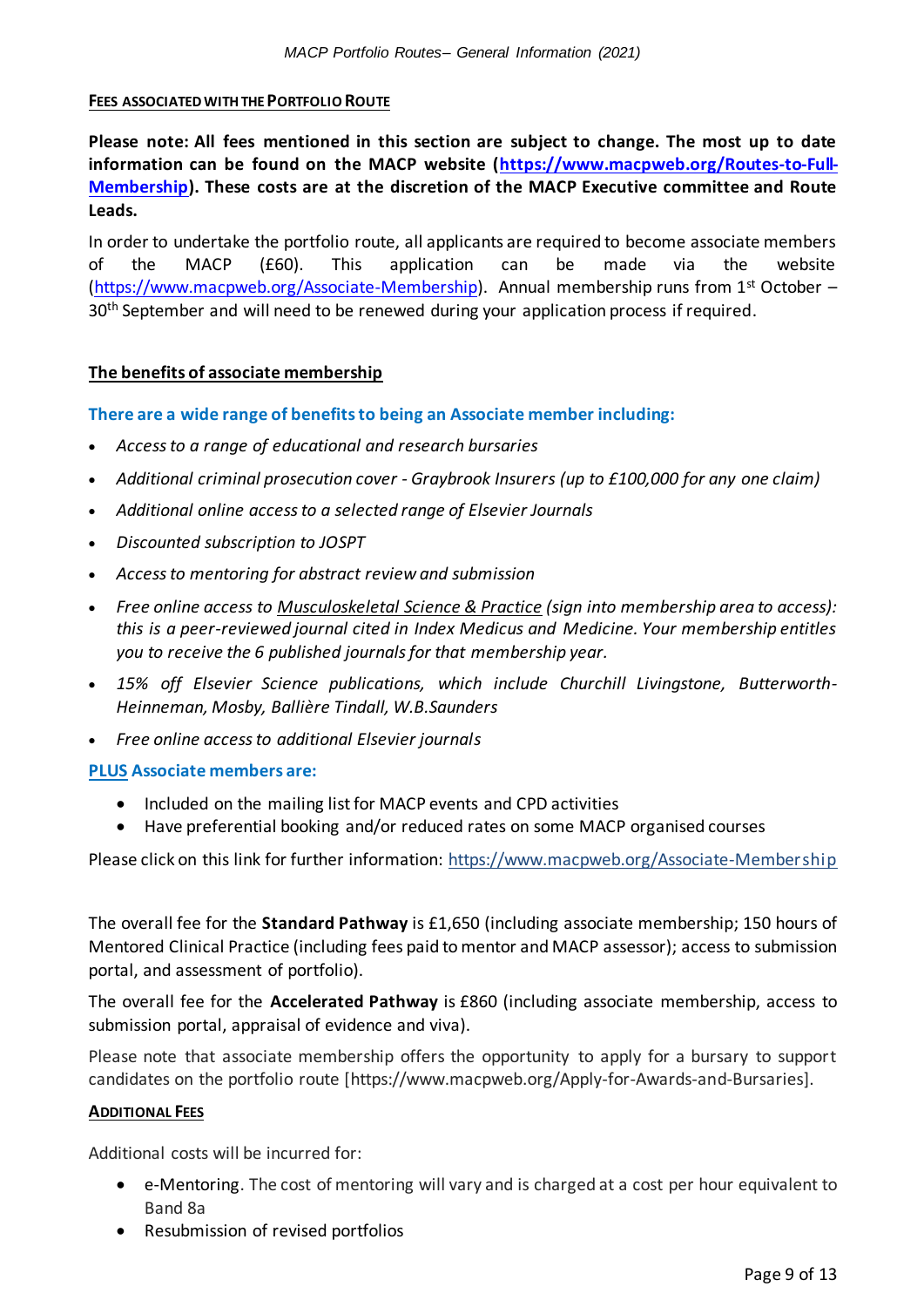- Resubmission of clinical placement examinations
- Resubmission of viva examinations.

#### **MENTORED CLINICAL PRACTICE FOR THE STANDARD PATHWAY**

Unique to this professional development framework is the opportunity to undertake a period of mentored clinical practice with a specialist musculoskeletal mentor and associated summative assessment. The Portfolio Lead will be able to provide support to arrange and undertake this period of mentored clinical practice. Mentored clinical practice provides musculoskeletal physiotherapists with an opportunity to integrate knowledge, theory and skills in managing patients with musculoskeletal complaints with the guidance of a specialist Clinical Mentor.

The 150 hours includes both direct and indirect contact hours,

- *Direct contact hours with the Clinical Mentor must include observation of the student assessing and managing patients in the practice setting. Direct contact can be achieved through electronic resources such as e-mentorship. Direct contact can be with a single or >1 student, for example practical skill sessions with >1 student working together with the mentor can be a valuable strategy (peer mentorship). Direct observation would normally make up 40% of the mentored clinical practice hours.*
- *Indirect contact hours can include hours that are not under the direct supervision of the Clinical Mentor and can include hours spent with fellow musculoskeletal physiotherapy students, other clinical specialists, independent study e.g. research, preparation of case study*

The cost for 150 hours of clinical mentorship and the examination is payable directly to the MACP. The costs of the mentored clinical practice (MCP) are under annual review and may be subject to change. This must be paid before the MCP preparation stage in order to secure your MACP Assessor and Clinical Mentor.

The mentee is **also** responsible for any funding required for accommodation and/or travel associated with MCP.

*Please note:* If any difficulties arise during the mentorship period, which indicate that the learning outcomes may not be achieved, an extension to the period of the MCP may be negotiated subject to the Clinical Mentor's availability. It is worth discussing this option with your Clinical Mentor from the outset, during the planning stage for your MCP. Additional pro rata fees for the mentor will have to be paid by the mentee. Support will also be provided by the MACP Assessor.

In the event of a mentee requiring a further period of mentorship/ examination the required fees would be paid to the MACP. The fee for the re-sit would be dependent upon the requirements of re-sit and will be agreed by all parties including the Mentee, Clinical Mentor and MACP Assessor jointly.

*Please note:* If a mentee's mentorship is terminated early or they choose to withdraw before the final examination, no reimbursement would be made by the MACP.

#### **SUPPORTING YOU THROUGH THE PROCESS**

The Portfolio Lead is your point of contact to help with any questions or concerns you may have. The Portfolio Lead works closely with the Committee for Education and Approval (CEA).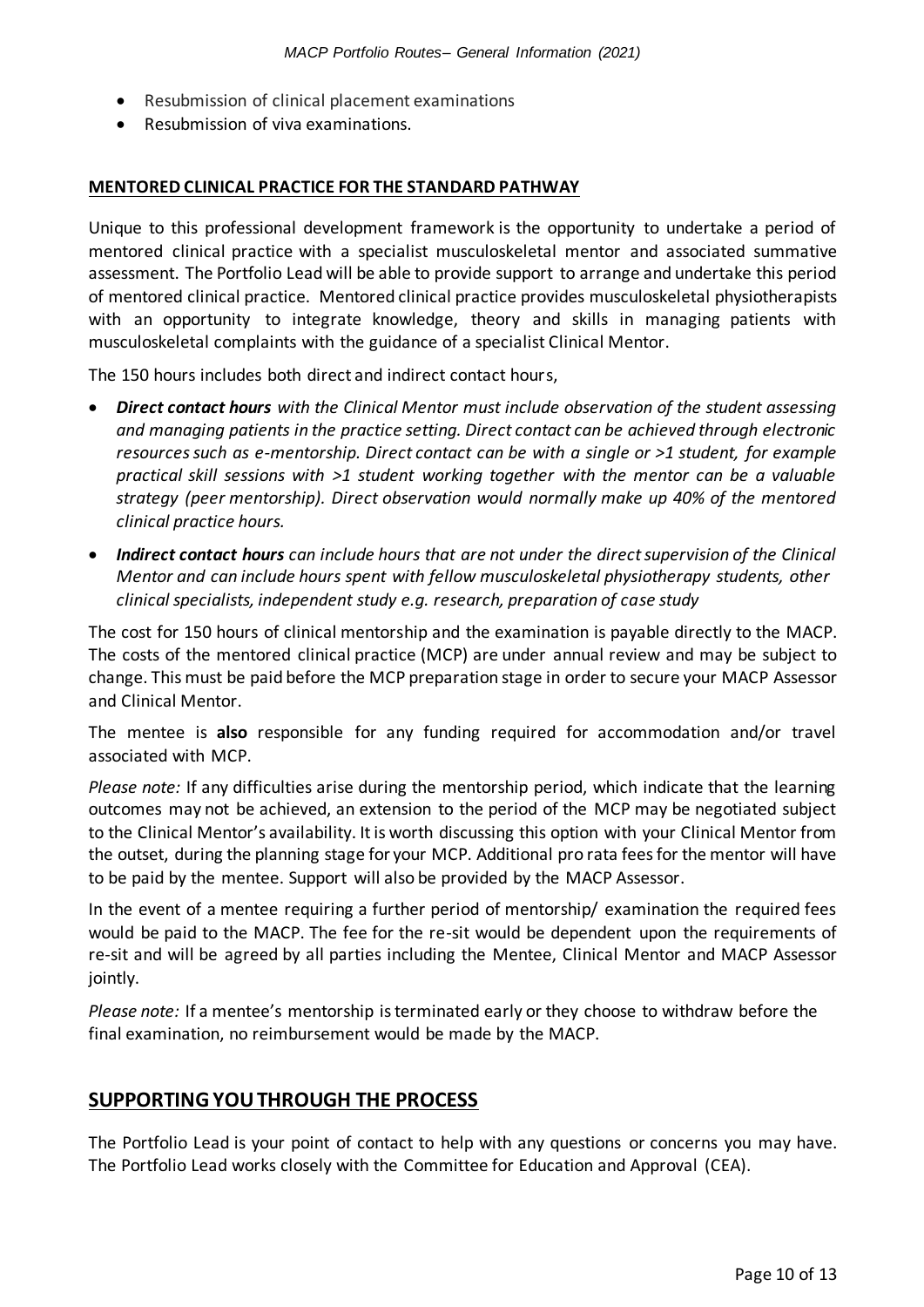#### **MENTORSHIP**

The MACP will have available to you a list of MACP Mentors who may be able to help with the mentored clinical practice. Please see the previous section 'Mentored Clinical Practice'.

The MACP can also offer access to e-mentorship, at an extra cost, to support and facilitate development of your portfolio of theoretical evidence. These individualised mentored sessions are arranged through the MACP linking you in directly with the Mentor. Session content and reflective practice associated with it are up to the Mentor and Mentee to agree on. This is available to help with pulling information together and development of your submission. MACP Mentors are also eligible to authenticate your documents/evidence.

### **APPLICATION PROCESS FOR THE PORTFOLIO ROUTE**

Following an initial enquiry to the MACP regarding the Portfolio Route you will receive an information pack to help you assess your suitability and gauge which pathway may be most appropriate for you. You may already have made this initial enquiry.

If you would like to progress with your enquiry, please contact the Lead for the pathway you feel is most suited to your needs. (Standard Pathway: [portfolioroute@macpweb.org](mailto:portfolioroute@macpweb.org) or Accelerated Pathway: [acceleratedportfolio@macpweb.org](mailto:acceleratedportfolio@macpweb.org)). Please attach to this email a completed copy of the enquiry checklist (Appendix 1). It doesn't matter if you are unsure about some items on the checklist as these questions can be discussed with the Pathway Lead.

Having taken advice from the Pathway Lead, if you wish to undertake the Portfolio Route to MACP membership you will need to submit an application to do so. Your application can be received directly via e-mail/letter clearly stating which pathway you wish to apply for (See Part 2: "MACP PORTFOLIO ROUTE **PORTFOLIO GUIDANCE HANDBOOK"**, Appendix 5).

The decision regarding your suitability will be determined by the Portfolio Lead(s) covering the Standard and Accelerated Pathways. The Portfolio Lead(s) will assess the application and confirm in writing which pathway you have been allocated to and the next steps.

Once you have been accepted onto the Portfolio Route, you can apply for associate membership (https://www.macpweb.org/Associate-Membership).

Next step: please refer to Part 2: "MACP PORTFOLIO ROUTE **- PORTFOLIO GUIDANCE HANDBOOK"** for further details as to how to map your prior learning to the IFOMPT dimensions and associated learning outcomes.

We look forward to working with you to collate your portfolio. We will be able to signpost you to relevant resources to assist you with this process.

MACP Portfolio Route Team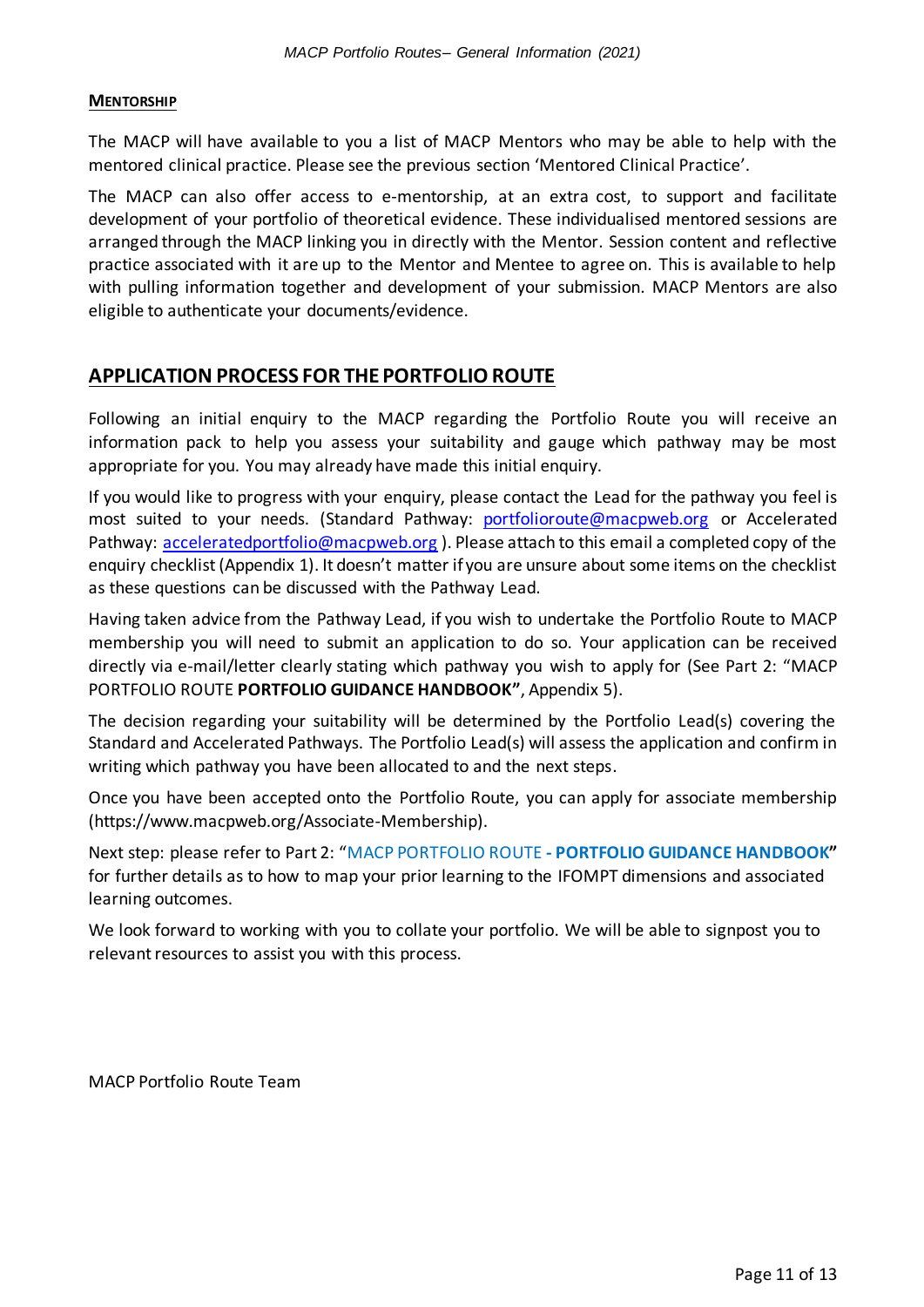## **APPENDIX 1 - APPLICATION CHECKLIST**



## **Portfolio Route Checklist (Initial overview)**

#### **Please complete this checklist and include in your initial email to the Pathway Lead.**

**Please complete this checklist to help in planning your application for membership via the portfolio route. Don't worry about marking 'No' or 'Unsure' as this does not preclude you from applying via this route, but will help us to guide you in developing a successful application.**

| PLEASE CHOSE OPTION 1 OR 2:                                                    | Yes | <b>No</b> | Unsure |
|--------------------------------------------------------------------------------|-----|-----------|--------|
| I am interested in the standard portfolio route<br>1.                          |     |           |        |
| I am interested in the accelerated portfolio route<br>2.                       |     |           |        |
| <b>QUALIFICATIONS</b>                                                          |     |           |        |
| I am able to provide evidence of a qualification in                            |     |           |        |
| physiotherapy (BSc Physiotherapy, Grad Dip Phys, MSc pre-                      |     |           |        |
| registration OR a qualification in physiotherapy from a country                |     |           |        |
| recognised by IFOMPT)                                                          |     |           |        |
| I am able to provide evidence of a higher degree (PhD or                       |     |           |        |
| equivalent)                                                                    |     |           |        |
| I am able to provide evidence of a completed post-                             |     |           |        |
| registration MSc related to MSK physiotherapy practice                         |     |           |        |
| I am able to provide evidence that I hold current membership                   |     |           |        |
| of the Chartered Society of Physiotherapy (CSP)                                |     |           |        |
| I am able to provide evidence of current UK Health and Care                    |     |           |        |
| Professions Council (HCPC) Registration                                        |     |           |        |
| <b>CLINICAL EXPERIENCE</b>                                                     |     |           |        |
| I am able to provide evidence of at least 2 years post-                        |     |           |        |
| qualification clinical experience in MSK physiotherapy practice                |     |           |        |
| I am able to provide evidence of at least 10 years post-                       |     |           |        |
| qualification clinical experience in MSK physiotherapy practice                |     |           |        |
| am currently working at a consultant level of MSK practice                     |     |           |        |
| I am working toward consultant level MSK practice                              |     |           |        |
| POST-REGISTRATION MSK EDUCATION (in line with IFOMT (2016) standards document) |     |           |        |
| I am able to provide evidence of 200 hours of theory covering                  |     |           |        |
| clinical sciences, medical sciences, behavioural sciences and                  |     |           |        |
| research related to musculoskeletal physiotherapy                              |     |           |        |
| I am able to provide evidence of 150 hours on theory and                       |     |           |        |
| practice of musculoskeletal physiotherapy                                      |     |           |        |
| I am able to provide evidence of successful completion of a                    |     |           |        |
| practical skills examination in musculoskeletal physiotherapy                  |     |           |        |
| I am able to provide evidence of 150 hours of mentored                         |     |           |        |
| clinical practice in musculoskeletal physiotherapy with a Lead                 |     |           |        |
| Mentor who is a member of MACP.                                                |     |           |        |